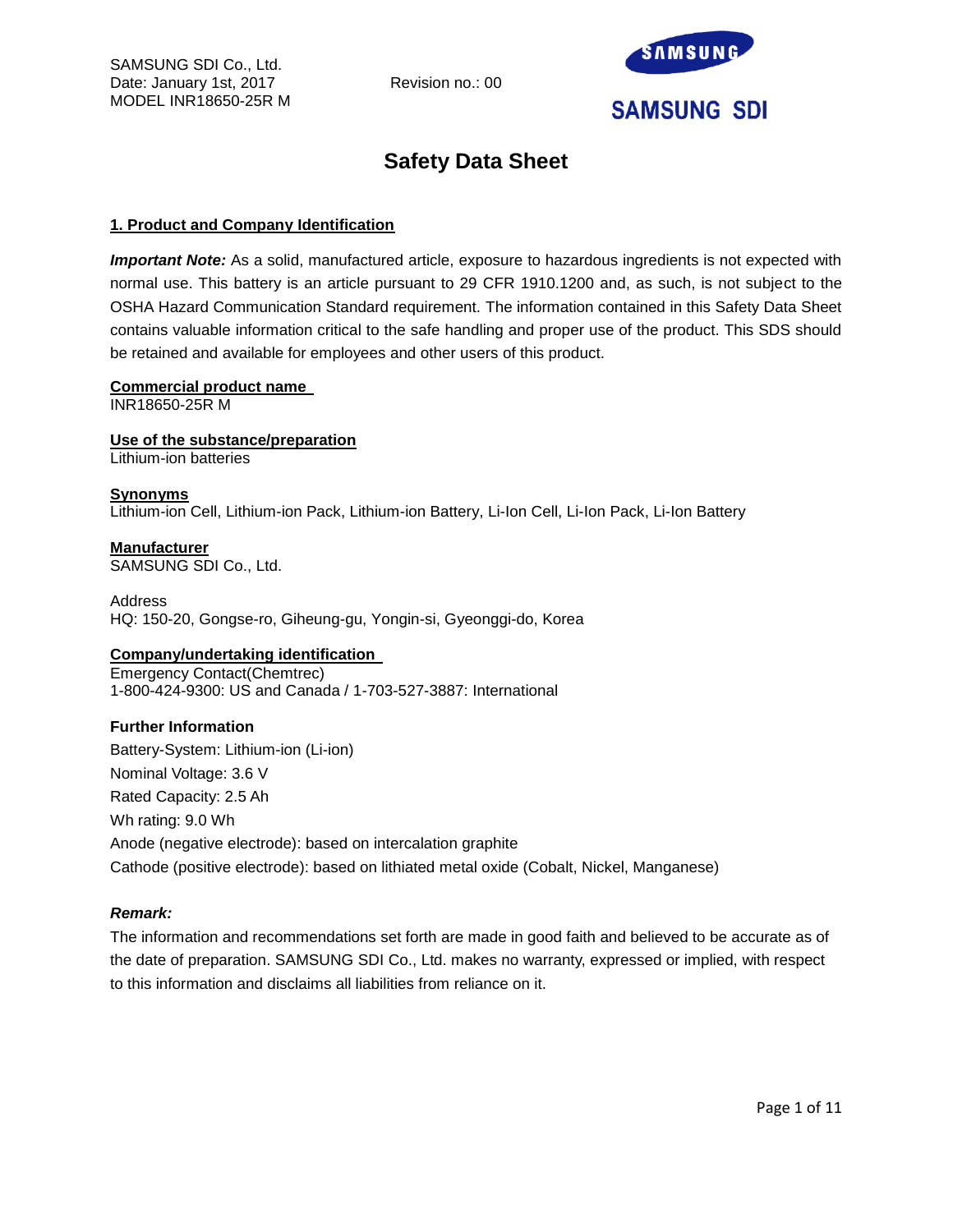

## **2. Hazards Identification**

## **Classification of the substance or mixture.**

**Preparation Hazards and Classification:** The product is a Lithium ion cell or battery and is therefore classified as an article and is not hazardous when used according to the recommendations of the manufacturer. The hazard is associated with the contents of the cell or battery. Under recommended use conditions, the electrode materials and liquid electrolyte are non-reactive provided that the cell or battery integrity remains and the seals remain intact. The potential for exposure should not exist unless the cell or battery leaks, is exposed to high temperatures or is mechanically, electrically or physically abused/damaged. If the cell or battery is compromised and starts to leak, based upon the battery ingredients, the contents are classified as Hazardous.

#### **Hazard Summary**

**Physical hazards:** Not classified for physical hazards. **Health hazards:** Not classified for health hazards. **Environmental hazards:** Not classified for hazards to the environment. **Specific hazards:** Exposure to contents of an open or damaged cell or battery: contact with this material will cause burns to the skin, eyes and mucous membranes. May cause sensitization by skin contact. **Main Symptoms:** Symptoms include itching, burning, redness and tearing.

## **Hazardous Materials Information Label (HMIS)**

Health: 0 Flammability: 1 Physical Hazard: 0

#### **NFPA Hazard Ratings**

Health: 0 Flammability: 1 Reactivity: 0 Unique Hazard: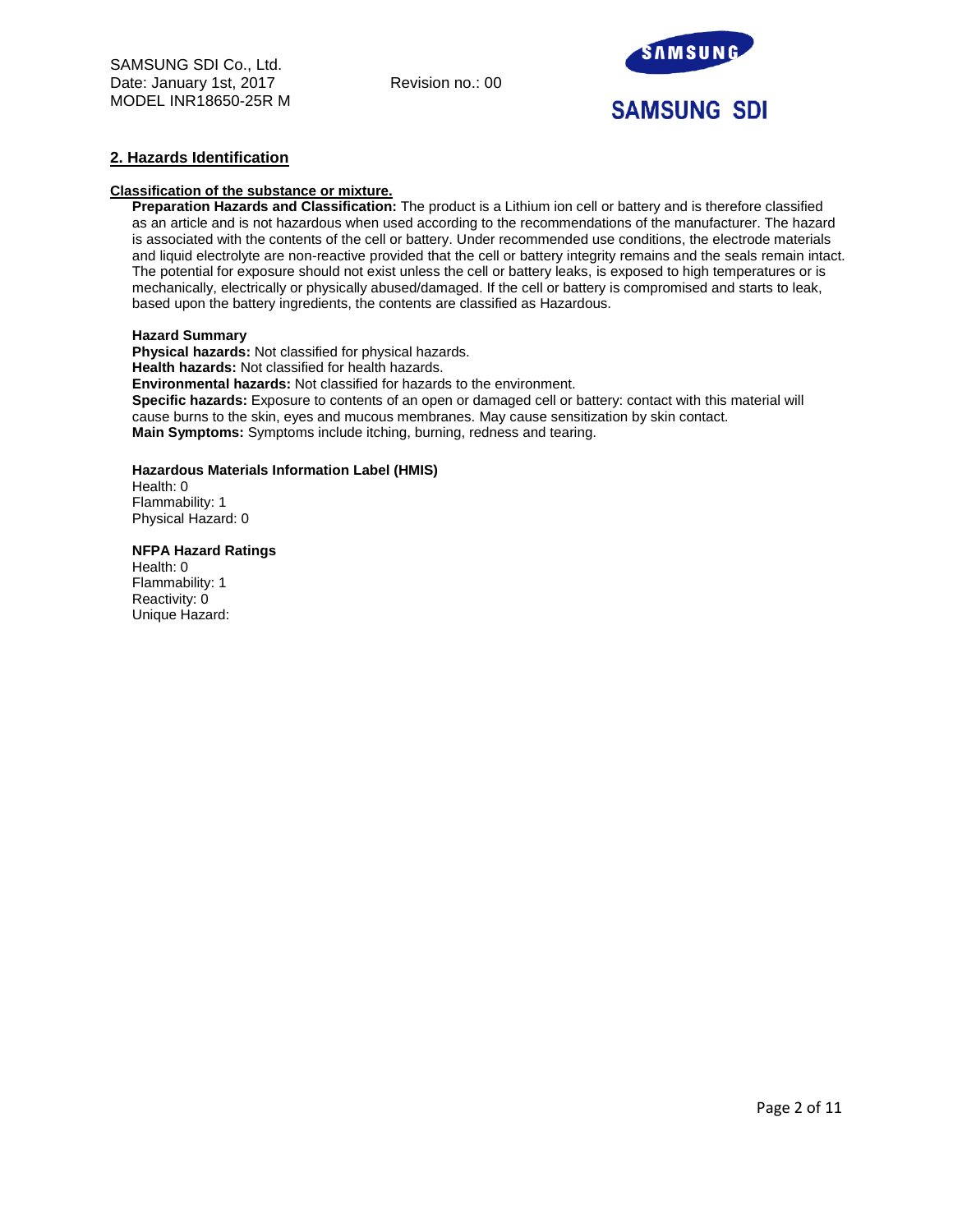

## **Labelling**

If the cell or battery is compromised and starts to leak, based upon the battery ingredients, the contents are classified as Hazardous

**Symbol:** 



## **Signal word: Danger**

#### **GHS precautionary statements**

| Precautionary<br>Statement(s)<br>Prevention     | P102: Keep out of reach of children.<br>P103: Read label prior to use.<br>P202: Do not handle until all safety precautions have been read and understood.<br>P210: Keep away from heat/sparks/open flames/hot surfaces – No smoking.<br>P234: Keep only in original container.<br>P254: Wash hands thoroughly after handling.                                                                                                                                                                                                                                                                                                                                                                                                                                                                     |
|-------------------------------------------------|---------------------------------------------------------------------------------------------------------------------------------------------------------------------------------------------------------------------------------------------------------------------------------------------------------------------------------------------------------------------------------------------------------------------------------------------------------------------------------------------------------------------------------------------------------------------------------------------------------------------------------------------------------------------------------------------------------------------------------------------------------------------------------------------------|
| Response<br>(If cell/battery<br>leaks)          | P260: Do not breathe vapor or spray.<br>P280: Wear protective gloves/protective clothing/eye protection/face protection.<br>P301/330/331: IF SWALLOWED: Rinse mouth. DO NOT induce vomiting.<br>P303/361/353: IF ON SKIN (or hair): Remove/Take off immediately all contaminated clothing.<br>Rinse skin with water/shower.<br>P304/340: If INHALED: Remove victim to fresh air and keep at rest in a position comfortable for breathing.<br>P305/351/338: IF IN EYES: Rinse cautiously with water for several minutes.<br>Remove contact lenses, if present and easy to do. Continue rinsing.<br>P310: Immediately call a POISON CENTER or doctor/physician.<br>P363: Wash contaminated clothing before reuse.<br>P370: In case of fire: Use carbon dioxide, dry chemical or water extinguisher. |
| Storage<br>(Store as indicated<br>in Section 7) | P402: Store in a dry place.<br>P405: Store locked up.<br>P410: Protect from sunlight.                                                                                                                                                                                                                                                                                                                                                                                                                                                                                                                                                                                                                                                                                                             |
| Disposal                                        | P406: Store any spilled/leaking electrolyte material in a corrosive resistant container with a resistant inner liner.<br>P501: Dispose of batteries in accordance with applicable hazardous waste regulations.                                                                                                                                                                                                                                                                                                                                                                                                                                                                                                                                                                                    |

#### **Other Hazards.**

**Appearance, Color and Odor:** Solid object with no odor.

**Primary Routes(s) of Exposure:** These chemicals are contained in a sealed enclosure. Risk of exposure occurs only if the cell or pack is mechanically, thermally, electrically or physically abused to the point of compromising the enclosure.

If this occurs, exposure to the electrolyte solution contained within can occur by inhalation, ingestion, eye contact and skin contact.

#### **Potential Health Effect(s):**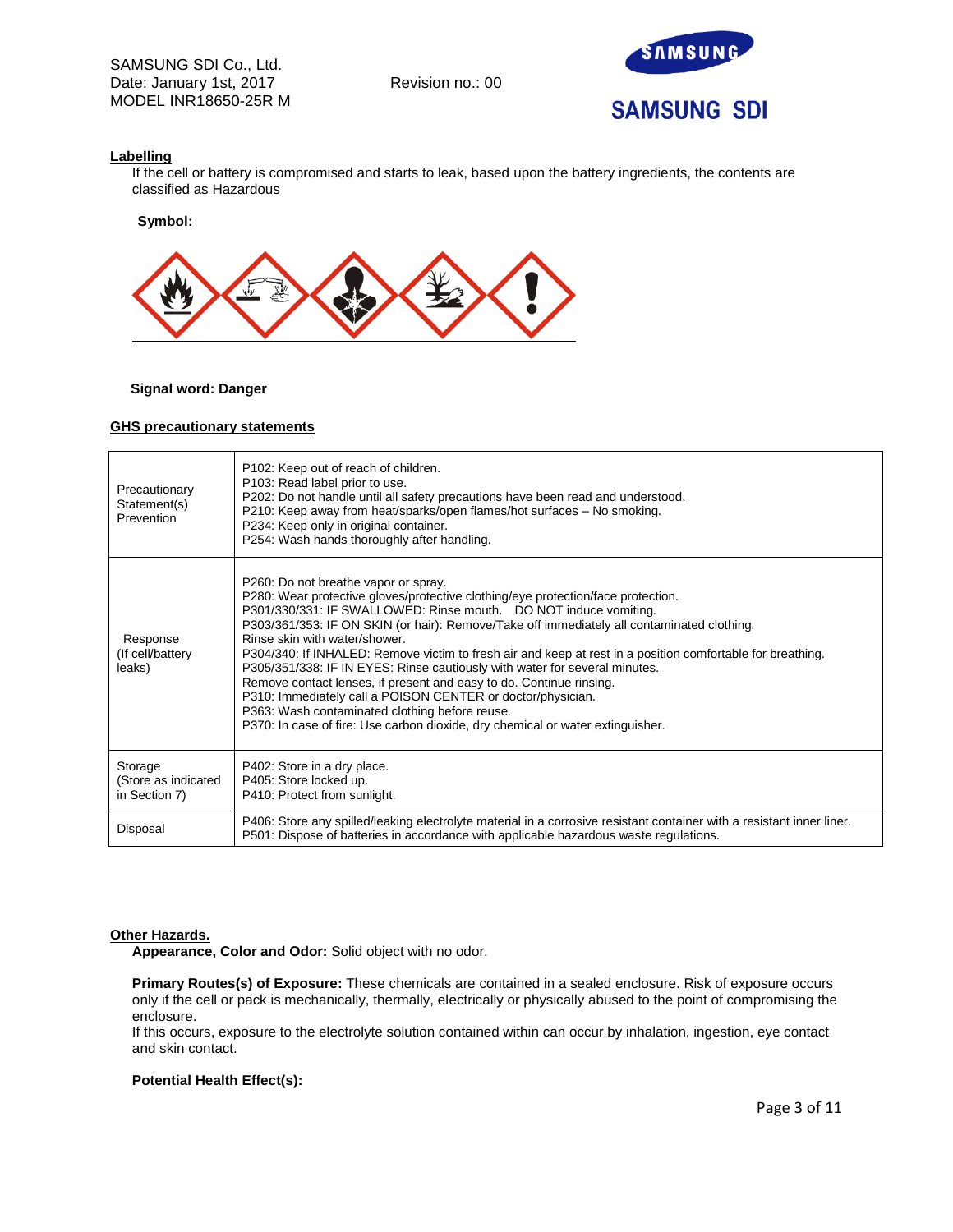

**Acute (short term):** see Section 8 for exposure controls.

In the event that this cell or pack has been ruptured, the electrolyte solution contained within the cell would be corrosive and can cause burns to skin and eyes.

**Inhalation:** Inhalation of materials from a sealed cell is not an expected route of exposure. Vapors or mists from a ruptured cell may cause respiratory irritation.

**Ingestion:** Swallowing of materials from a sealed cell is not an expected route of exposure. Swallowing the contents of an open cell can cause serious chemical burns to mouth, esophagus, and gastrointestinal tract. **Skin:** Contact between the cell and skin will not cause any harm. Skin contact with the contents of an open cell can cause severe irritation or burns to the skin.

**Eye:** Contact between the cell and the eye will not cause any harm. Eye contact with the contents of an open cell can cause severe irritation or burns to the eye.

**CHRONIC (long term):** see Section 11 for additional toxicological data.

**Interactions with other chemicals:** Immersion in high conductivity liquids may cause corrosion and breaching of the cell or battery enclosure. The electrolyte solution inside of the cells may react with alkaline (basic) materials and present a flammability hazard.

**Potential Environmental Effects**: Not Available.

# **3. Composition/information on ingredients**

## **Hazardous components**

|                                        | <b>Chemical Name</b>                                                                                                                | CAS No.                                           | *Mass range in cell (g/g %) |
|----------------------------------------|-------------------------------------------------------------------------------------------------------------------------------------|---------------------------------------------------|-----------------------------|
| Electrolyte                            | Contains Electrolyte salt and solvents.                                                                                             |                                                   | $5 - 20$                    |
| Electrolyte salt                       | Lithium hexafluorophosphate                                                                                                         | 21324-40-3                                        | $0.05 - 5$                  |
| Electrolyte<br>solvent                 | Includes one or more of the following;<br><b>Ethelyne Carbonate</b><br>Propylene Carbonate<br>Diethyl Carbonate<br>Ethyl propionate | $96 - 49 - 1$<br>108-32-7<br>105-58-8<br>105-37-3 | $5 - 20$                    |
| <b>PVDF</b>                            | Polyvinylidenfluoride                                                                                                               | 24937-79-9                                        | $<$ 1                       |
| Copper                                 | Cu                                                                                                                                  | 7440-50-8                                         | $3 - 15$                    |
| Aluminium                              | AI                                                                                                                                  | 7429-90-5                                         | $2 - 10$                    |
| Cathode                                | Lithium cobalt oxide                                                                                                                | 12190-79-3                                        | $20 - 50$                   |
| Anode                                  | Graphite                                                                                                                            | 7782-42-5                                         | $10 - 30$                   |
| Steel, Nickel, and<br>inert components |                                                                                                                                     | Various                                           | <b>Balance</b>              |

Because of the cell structure the dangerous ingredients will not be available if used properly. During charge process a lithium graphite intercalation phase is formed.

## **4. First Aid Measures**

## **Description of first aid measures**

The hazardous components of this cell or battery are contained within a sealed unit. The following measures are only applicable if exposure has occurred to components when a cell or battery leaks, is exposed to high temperatures or is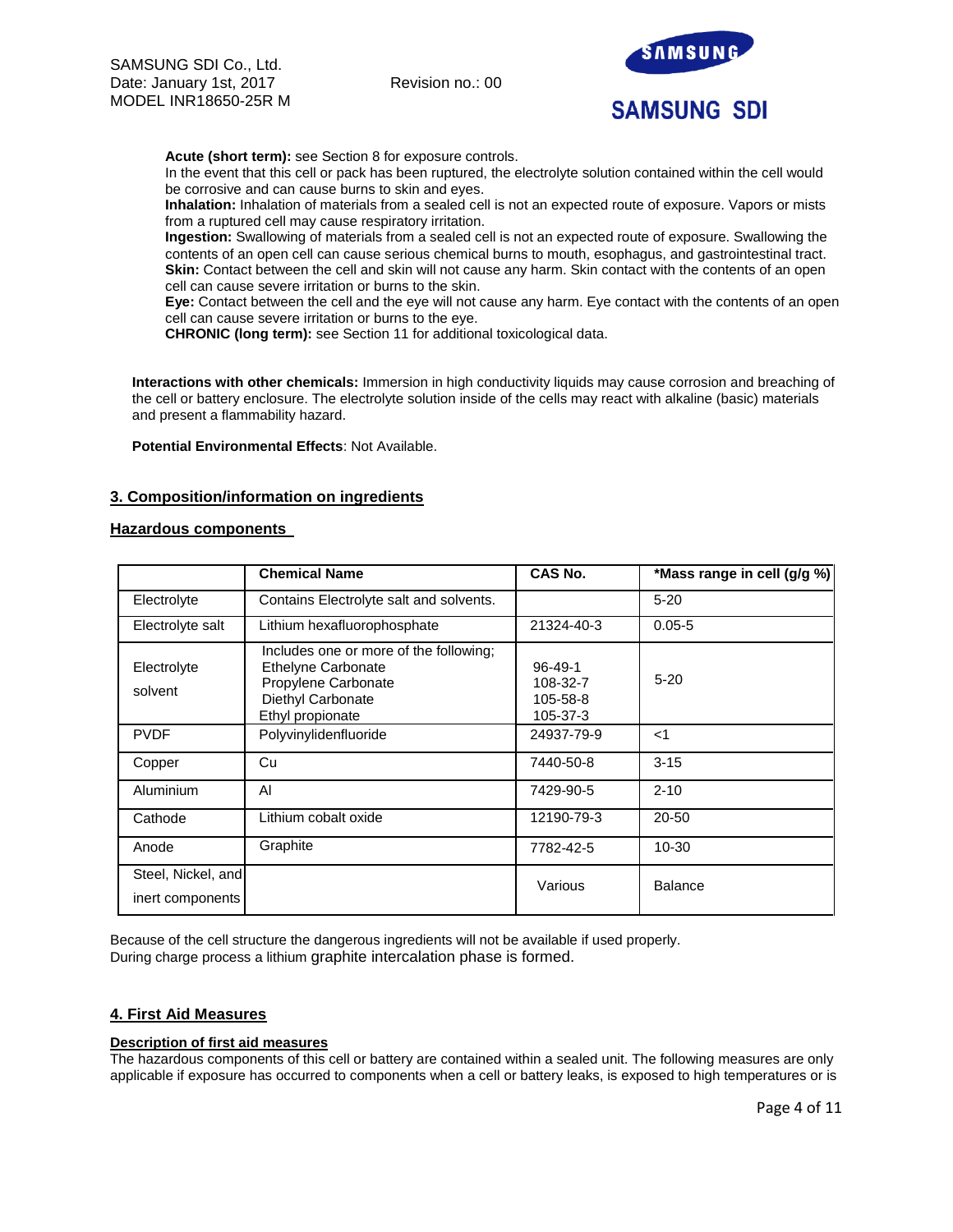

mechanically, electrically or physically abused/damaged. The hazardous contents are caustic alkaline electrolytes contained in cells with lithium metal oxide cathodes, graphite and carbon anodes and Polyvinylidenfluoride binders.

**Ingestion:** Have victim rinse mouth thoroughly with water. DO NOT INDUCE VOMITING. Quickly transport victim to an emergency care facility.

**EYE:** If eye contact with contents of an open cell occurs, immediately flush the contaminated eye(s) with water. Quickly transport victim to an emergency care facility.

**Skin Contact:** Immediately flush with water. If irritation or pain persists, seek medical attention.

**Inhalation:** Remove the patient from exposure into fresh air, seek medical attention.

## **PROTECTION FOR FIRST**

**AIDERS:** Do not enter corrosive vapor contaminated areas without a respirator or Self Contained Breathing Apparatus. Wear adequate personal protective equipment as indicated in Section 8.

**FIRST AID FACILITIES:** Eye wash bottle, fountain, safety showers or at least a source of running water are required in the area where the product is used.

#### **Most important symptoms & effects, acute & delayed, caused by exposure:**

**ACUTE:** The contents of the battery are rated as corrosive. Ingestion of the electrolyte could lead to severe gastrointestinal tract irritation with nausea, vomiting and potentially burns. Inhalation of vapors may lead to severe irritation of the mouth and upper respiratory tract with a burning sensation, pain, burns and inflammation in the nose and throat; there may also be coughing or difficulty breathing. Eye contact may lead to severe eye irritation or in worst case scenario irreversible damage and possible eye burns. Skin contact may lead to irritation and possible skin burns.

**CHRONIC:** Skin contact may aggravate/exacerbate existing skin conditions, such as dermatitis. Chronic inhalation may lead to the same symptoms as listed for acute inhalation above.

#### **Indication of any immediate medical attention and special treatment needed**

**ADVICE TO DOCTOR:** Treat symptomatically if the person comes into contact with the corrosive electrolyte liquid contents of a damaged battery.

# **5. Fire Fighting Measures**

## **Suitable extinguishing media**

Cold water and dry powder in large amount are applicable. Use metal fire extinction powder or dry sand if only few cells are involved.

## **Special hazards arising from the chemical**

May form hydrofluoric acid if electrolyte comes into contact with water. In case of fire, the formation of the following flue gases cannot be excluded: Hydrogen fluoride (HF), Carbon monoxide and carbon dioxide.

## **Protective equipment and precautions for firefighters**

Wear self-contained breathing apparatus and protective suit.

## **Additional information**

If possible, remove cell(s) from fire fighting area. If heated above 125°C, cell(s) can explode/vent. Cell is not flammable but internal organic material will burn if the cell is incinerated.

## **6. Accidental Release Measures**

#### **Personal precautions, protective equipment and emergency procedures:**

As an immediate precautionary measure, isolate spill or leak area for at least 25 meters (75 feet) in all directions. Keep unauthorized personnel away. Stay upwind. Keep out of low areas. Ventilate closed areas before entering.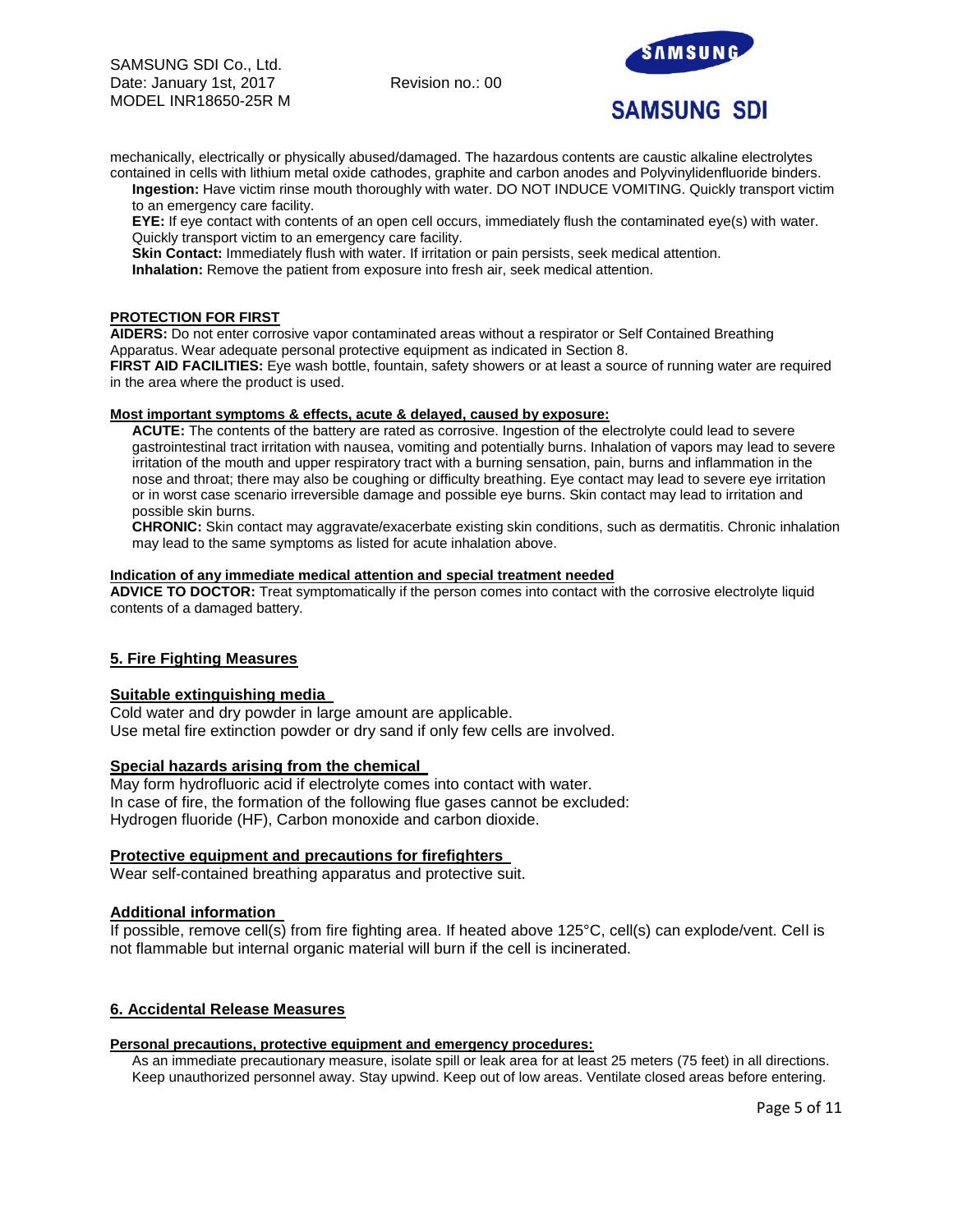

Wear adequate personal protective equipment as indicated in Section 8.

#### **Environmental precautions**

Absorb spilled material with non-reactive absorbent such as vermiculite, clay or earth. Prevent from migration into soil, sewers and natural waterways – inform local authorities if this occurs.

#### **Methods and material for containment and cleaning up**

Evacuate spill area immediately and remove sources of ignition. Do NOT touch spilled material. Cleanup personnel must be trained in the safe handling of this product. Spills may be absorbed on non-reactive absorbents such as vermiculite. Place cells or batteries into individual plastic bags and then place into appropriate containers and close tightly for disposal. Ensure that cleanup procedures do not expose spilled material to any moisture. Immediately transport closed containers outside. Lined steel drums are suitable for storage of damaged cells or batteries until proper disposal can be arranged.

## **7. Handling and Storage**

#### **Precaution for Handling**

Avoid short circuiting the cell. Avoid mechanical damage of the cell. Do not open or disassemble. Advice on protection against fire and explosion Keep away from open flames, hot surfaces and sources of ignition.

#### **Condition for storage**

Storage at room temperature (approx. 20°C) at approx. 20~60% of the nominal capacity (OCV approx. 3.6 - 3.9 V/cell). Keep in closed original container.

# **8. Exposure controls/personal protection Exposure limit values Exposure limits**

#### **Exposure Control Measures**

**Exposure Limit Values:** Airborne exposures to hazardous substances are not expected when the cells or batteries are used for their intended purposes. Exposure standards are not applicable to the sealed articles. **Biological Monitoring:** Not applicable.

**Control Banding:** Not applicable.

**Recommended monitoring procedures**: Follow standard monitoring procedures.

**Derived no-effect level (DNEL):** Not applicable.

**Derived minimal effect level (DMEL):** Not applicable.

**Predicted no-effect concentrations (PNECs):** Not applicable.

## **Engineering Controls**

**Engineering Controls:** Special ventilation is not required when using these products in normal use scenarios.Ventilation is required if there is leakage from the cell or battery.

#### **Individual Protection Measures**

**Eye and Face protection:** Eye protection is not required when handling cells or batteries during normal use.Wear safety glasses/goggles if handling a leaking or ruptured cell or battery.

**Skin (Hand) protection:** Hand protection is not required when handling the cell or battery during normal use.PVC gloves are recommended when dealing with a leaking or ruptured cell or battery.

**Skin (clothing) protection:** Skin protection is not required when handling the cell or battery during normal use. Wear long sleeved clothing to avoid skin contact if handling a leaking or ruptured cell or battery. Soiled clothing should be washed with detergent prior to re-use.

**Respiratory protection:** During routine operation, a respirator is not required. However, if dealing with an electrolyte leakage and irritating vapors are generated, an approved half face inorganic vapor and gas/acid/particulate respirator is required.

**Thermal Protection:** Not applicable.

**Other Protective Equipment:** Have a safety shower or eye wash station readily available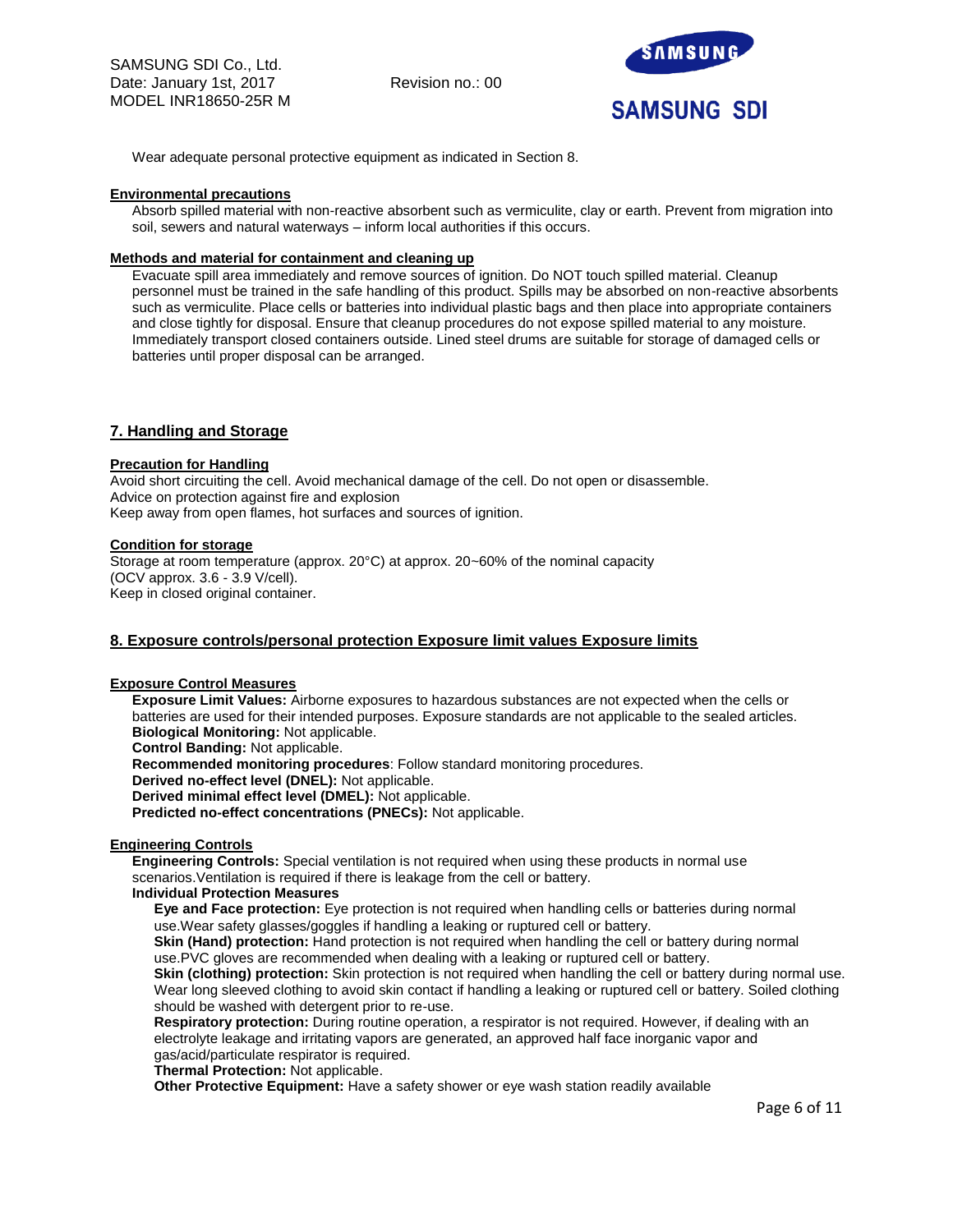

. **Hygiene Measures:** Do not eat, drink or smoke in work areas. Avoid storing food, drink or tobacco near the product. Practice and maintain good housekeeping.

**Environmental exposure controls:** Avoid release to the environment.

## **9. Physical and Chemical Properties**

#### **Appearance**

physical state,: Solid Color: Various Odor: Odorless

# **Important health, safety and environmental information**

| Test method             |                  |
|-------------------------|------------------|
| pHValue:                | n.a.             |
| Flash point:            | n.a              |
| Lower explosion limits: | n.a.             |
| Vapour pressure:        | n.a.             |
| Density:                | n.a.             |
| Water solubility:       | <b>Insoluble</b> |
| Ignition temperature:   | n.a.             |
|                         |                  |

# **10. Stability and Reactivity**

#### **Stability**

**Stable** 

#### **Conditions to avoid**

Keep away from open flames, hot surfaces and sources of ignition. Do not puncture, crush or incinerate.

#### **Materials to avoid**

No materials to be especially mentioned.

#### **Hazardous decomposition products**

In case of open cells, there is the possibility of hydrofluoric acid and carbon monoxide release.

#### **Possibility of Hazardous Reactions**

Will not occur

## **Additional information**

No decomposition if stored and applied as directed.

## **11. Toxicological Information**

## **Information on toxicological effects:**

The hazardous components of the cell or battery are contained within a sealed unit. Under recommended use conditions, the electrode materials and liquid electrolyte are non-reactive provided that the cell or battery integrity remains and the seals remain intact. The potential for exposure should not exist unless the battery leaks, is exposed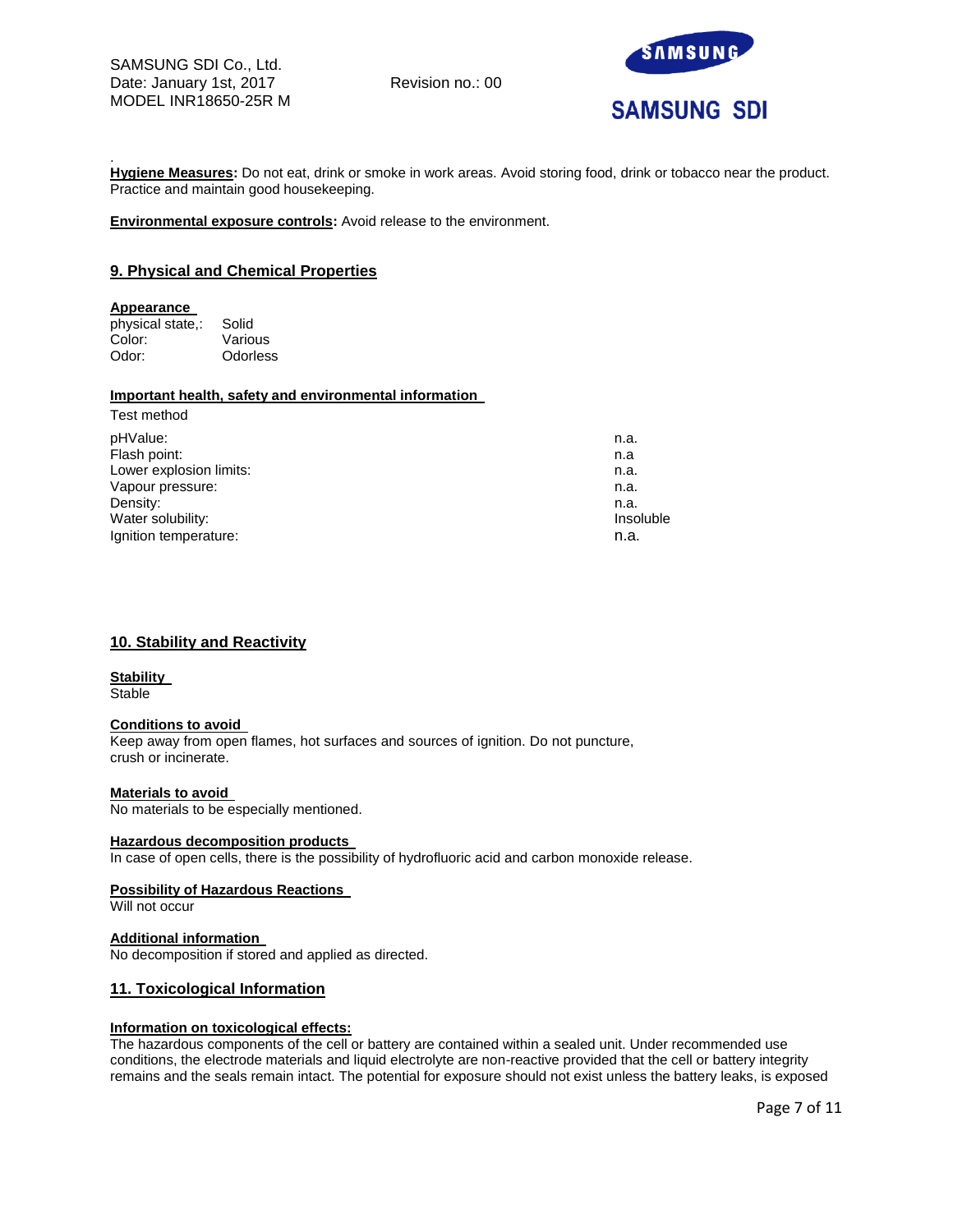

to high temperature or is mechanically, electrically or physically abused/damaged. **The following toxicology data is in respect to if a person comes into contact with the electrolyte.**

#### **Acute Toxicity:**

**Swallowed:** The electrolyte contained within the cell or battery is a corrosive liquid. Ingestion of this electrolyte would be harmful. Swallowing may result in nausea, vomiting, diarrhea, abdominal pain and chemical burns to the gastrointestinal tract. During normal usage ingestion should not be a means of exposure.

**Eye:** The electrolyte contained within the cell or battery is a corrosive liquid and it is expected that it would cause irreversible damage to the eyes. Contact may cause corneal burns. Effects may be slow to heal after eye contact. Correct handling procedures incorporating appropriate eye protection should minimize the risk of eye irritation. Skin: The electrolyte contained within the cell or battery is a corrosive liquid and it is expected that it would cause skin burns or severe irritation to the skin if not washed off immediately. Correct handling procedures should minimize the risk of skin irritation. People with pre-existing skin conditions, such as dermatitis, should take extreme care so as not to exacerbate the condition.

**Inhaled:** Inhalation of vapors from a leaking cell or battery is expected to cause severe irritation of the mouth and upper respiratory tract with a burning sensation, pain, burns and inflammation in the nose and throat; there may also be coughing or difficulty breathing.

**Skin Corrosion/Irritation:** The electrolyte contained within the cell or battery is classified as a corrosive liquid and is expected to exhibit Dermal Corrosivity/Irritation.

**Serious Eye Damage/Irritation:** The electrolyte contained within the cell or battery is classified as a corrosive liquid and is expected to exhibit serious Damage/Corrosivity.

**Respiratory or Skin Sensitization:** The electrolyte contained within the cell or battery is not expected to be a skin sensitizer according to OECD test 406, based on the available data and the known hazards of the components. The electrolyte contained within the battery is not expected to be a respiratory tract sensitizer, based on the available data and the known hazards of the components.

**Germ Cell Mutagenicity:** The electrolyte contained within the cell or battery is not expected to be mutagenic according to test such as OECD tests 471, 475, 476, 478 and 479, based on the available data and the known hazards of the components.

**Carcinogenicity:** Th electrolyte contained within the cell or battery is not expected to be a carcinogen. The cathode contains Cobalt and Nickel components. These components are classified as IARC 2B – possibly carcinogenic to humans, however they do not pose a threat when contained in the cell or battery sealed unit.

**Reproductive Toxicity:** The electrolyte contained within the cell or battery is not expected to be a reproductive hazard according to test such as OECD tests 414 and 421, based on the available data and the known hazards of the components.

**Specific Target Organ Toxicity (STOT) – Single Exposure:** The electrolyte contained within the cell or battery is corrosive and is expect to cause respiratory irritation by inhalation. Inhalation of vapors may lead to severe irritation of the mouth and upper respiratory tract with a burning sensation, pain, burns and inflammation in the nose and throat; there may also be coughing or difficulty breathing.

**Specific Target Organ Toxicity (STOT) – Repeated Exposure:** The cells or batteries are not expected to cause organ damage from prolonged or repeated exposure according to tests such as OECD tests 410 and 412, based on the available data and the known hazards of the components.

**Aspiration Hazard:** The cells or batteries are not classified as an aspiration hazard, based on the available data and the known hazards of the components. However, due to the corrosive nature of the product if swallowed, do NOT induce vomiting. If vomiting has occurred after ingestion the person should be observed to ensure that aspiration into the lungs has not occurred and assessed for chemical burns to the gastrointestinal and respiratory tracts.

## **12. Ecological Information**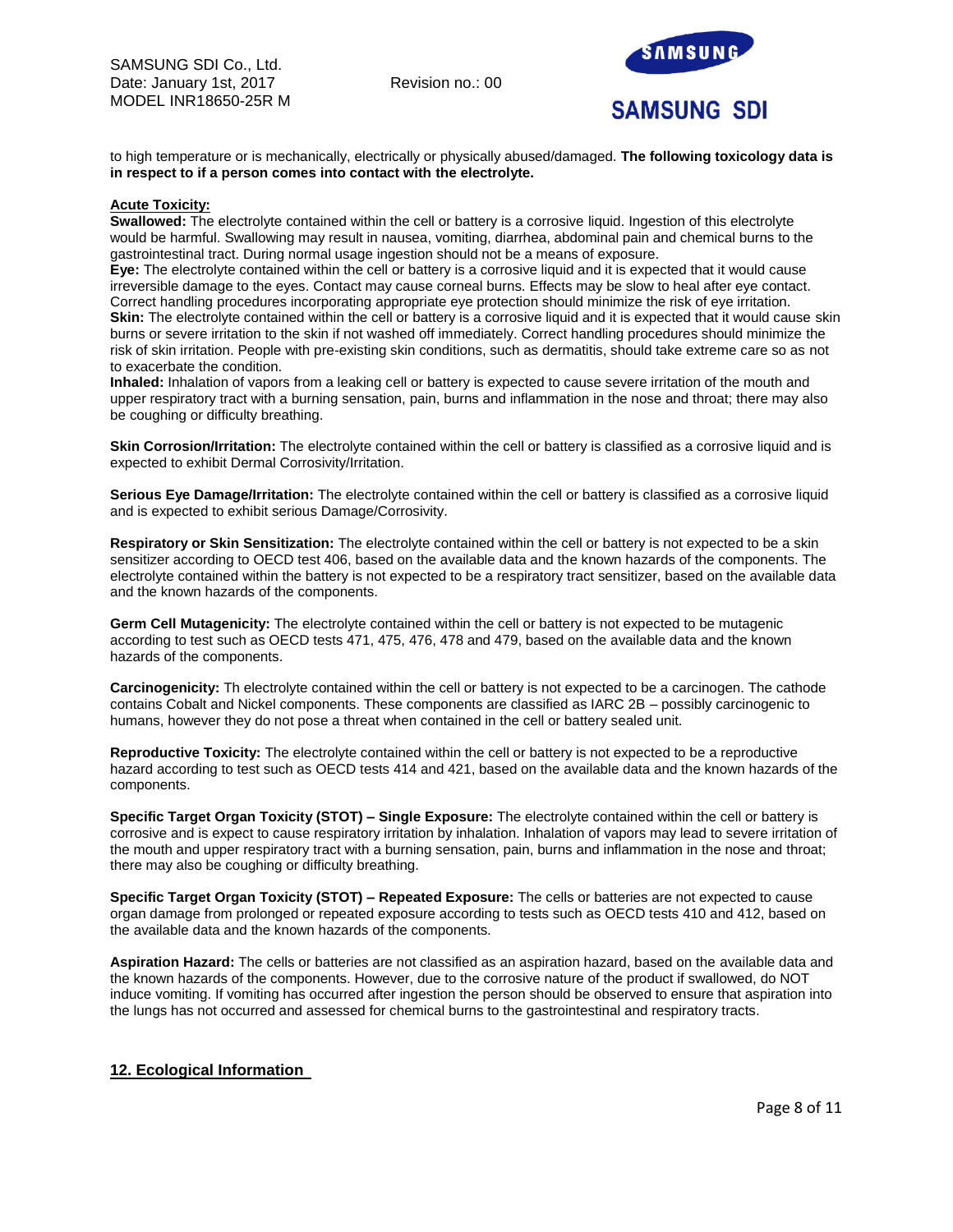SAMSUNG SDI Co., Ltd. Date: January 1st, 2017 Revision no.: 00 MODEL INR18650-25R M



## **Further information**

Ecological injuries are not known or expected under normal use. Do not flush into surface water or sanitary sewer system.

## **13. Disposal Considerations**

#### **Advice on disposal**

For recycling consult manufacturer.

## **Contaminated packaging**

Disposal in accordance with local regulations.

## **14. Transport Information**

With regard to transport, the following regulations are cited and considered:

- UN No. 3480
- UN proper shipping name: Lithium Ion Batteries.
- Transportation hazard class 9
- Air PI 965 Section I B: Dangerous Goods
- Sea, Land, Air PI965 Section Ⅱ : Non dangerous Goods
- The International Civil Aviation Organization (ICAO) Technical Instructions, Packing Instruction 965, Section ⅠB or Ⅱ (2017-2018 Edition),
- The International Air Transport Association (IATA) Dangerous Goods Regulations, Packing Instruction 965, Section ⅠB or Ⅱ (58th Edition, 2017)
- The International Maritime Dangerous Goods (IMDG) Code [Special provision 188, 230, 384] (2016 Edition),
- US Hazardous Materials Regulations 49 CFR(Code of Federal Regulations) Sections 173.185 Lithium batteries and cells,
- The UN Recommendations on the Transport of Dangerous Goods, Manual of Tests and Criteria 38.3 Lithium batteries, Revision 3, Amendment 1 or any subsequent revision and amendment applicable at the date of the type (latest version is Revision 6)

If those lithium-ion batteries are packed with or contained in an equipment, then it is the responsibility of the shipper to ensure that the consignment are packed in compliance to the latest edition of the IATA Dangerous Goods Regulations section Ⅱ of either Packing Instruction 966 or 967 in order for that consignment to be declared as NOT RESTRICTED (non-hazardous/non-Dangerous). If those lithium-ion batteries are packed with or contained in an equipment, UN No. is UN3481

Our products are properly classified, described, packaged, marked, and labeled, and are in proper condition for transportation according to all the applicable international and national governmental regulations, not limited to the above mentioned. We further certify that the enclosed products have been tested and fulfilled the requirements and conditions in accordance with UN Recommendations (T1 – T8) on the Transport of Dangerous Goods Model Regulations and the Manual of Testes and Criteria.

| Manual of Test and Criteria (38.3 Lithium batteries) |                               | <b>Test Results</b> | <b>Remark</b>               |
|------------------------------------------------------|-------------------------------|---------------------|-----------------------------|
| No                                                   | Test item                     |                     |                             |
| T1                                                   | <b>Altitude Simulation</b>    | Pass                |                             |
| T <sub>2</sub>                                       | <b>Thermal Test</b>           | Pass                |                             |
| T <sub>3</sub>                                       | Vibration                     | Pass                |                             |
| T <sub>4</sub>                                       | Shock                         | Pass                |                             |
| T <sub>5</sub>                                       | <b>External Short Circuit</b> | Pass                |                             |
| T <sub>6</sub>                                       | Impact/Crush                  | Pass                |                             |
| T7                                                   | Overcharge                    | Pass                | For pack and<br>single cell |

## **Test results of the UN Recommendation on the Transport of Dangerous Goods**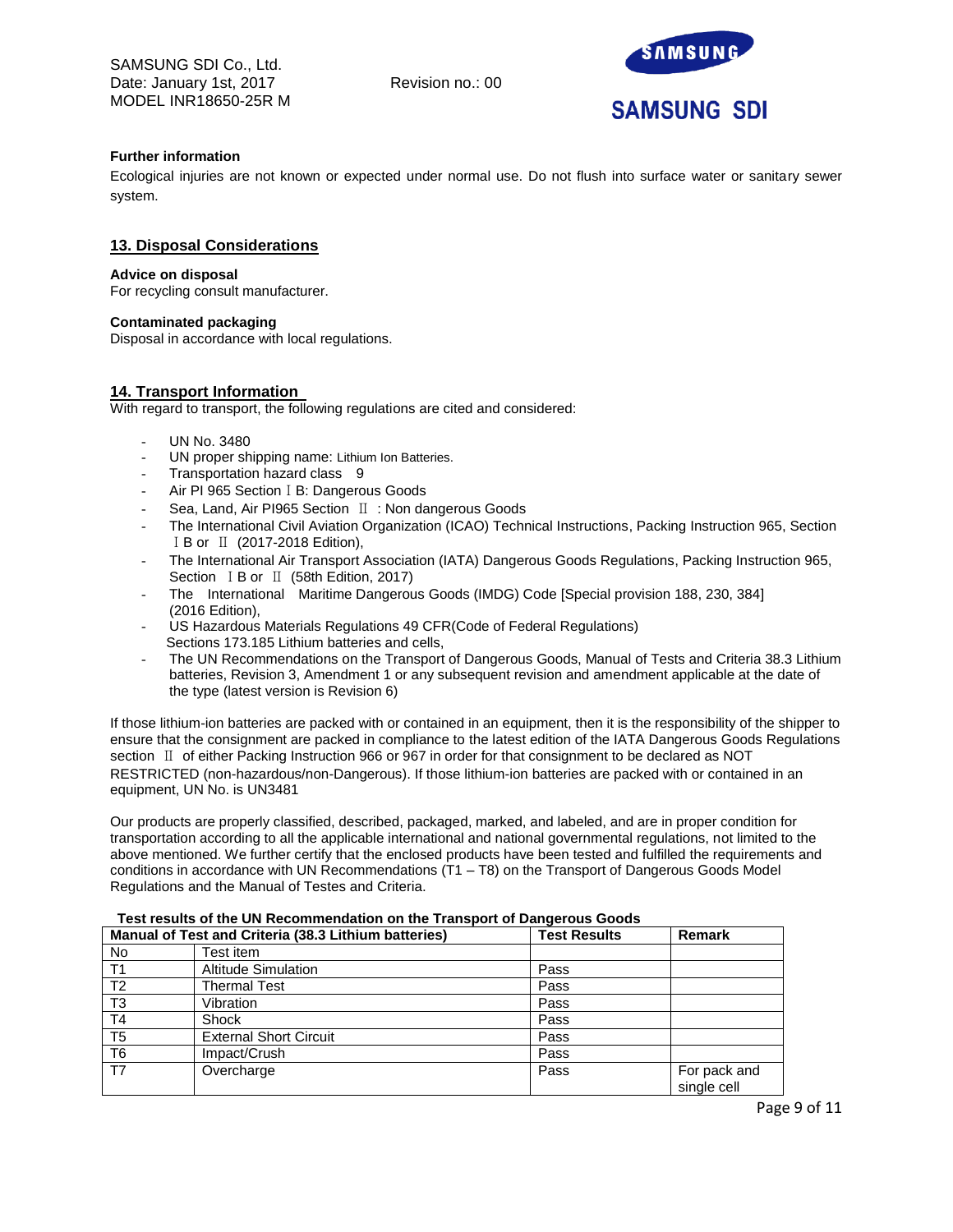

# **SAMSUNG SDI**

|            |                                                                                    |         | onlv<br>$\mathbf{v}$<br>υαιισι |
|------------|------------------------------------------------------------------------------------|---------|--------------------------------|
| — <i>—</i> | $\overline{\phantom{0}}$<br>-<br>$\sim$ nooc<br><b>Jischarge</b><br>ונ זי<br>u eta | <br>aoo |                                |

## **15. Regulatory Information**

#### **Canadian Federal Regulations:**

These products have been classified in accordance with the hazard criteria of the Controlled Products Regulations and the SDS contains all the information required by the Controlled Products Regulations.

**WHMIS Classification:** Not Controlled, manufactured article.

**New Substance Notification Regulations:** Lithium hexafluorophosphate is listed on the Non-Domestic Substance List (NDSL). All other ingredients in the product are listed, as required, on Canada's Domestic Substances List (DSL).

**National Pollutant Release Inventory (NPRI) Substances:** These products do not contain any NPRI chemicals.

## **United States Federal and State Regulations:**

**TSCA Status:** All ingredients in these products are listed on the TSCA inventory. **OSHA:** These products do not meet criteria as per Part 1910.1200, manufactured article. **SARA EPA Title III:** None. **Sec. 302/304:** None. **Sec. 311/312:** None. **Sec. 313:** None. **CERCLA RQ:** None.

## **Australia and New Zealand**

**SUSMP:** Not applicable

**AICS:** All ingredients are on the AICS list. **HSNO Approval number:** Not applicable **HSNO Group Title:** Not applicable **NOHSC:10008 Risk Phrases:** R34 - Causes Burns. **NOHSC:1008 Safety Phrases:** S1 – Keep locked up.

S2 – Keep out of reach of children.

S23 – Do not breathe vapor.

S24/25 – Avoid contact with skin and eyes.

S26 – In case of contact with eyes, rinse immediately with plenty of water and seek medical advice.

S27/28 – After contact with skin, take off immediately all contaminated clothing and wash immediately with plenty of water.

S36/37/39 – Wear suitable protective clothing, gloves and eye/face protection.

S56 – Dispose of this material and its container at hazardous waste or special waste collection point.

S62 – If swallowed, DO NOT induce vomiting: seek medical advice immediately and show this container or label.

S64 – If swallowed, rinse mouth with water (Only if the person is conscious).

## **EC Classification for the Substance/Preparation:**

These products are not classified as hazardous according to Regulation (EC) No. 1272/2008. Keep out of the reach of children.

## **EU Restrictions on use:**

Regulation (EC) No. 1907/2006, REACH Annex XVII Substances subject to restriction on marketing and use as amended: Aluminium (CAS 7429-90-5)

## **Other EU Regulations**

This Safety Data Sheet complies with the requirements of Regulation (EC) No. 1907/2006.

#### **Japanese Regulations**

Japanese Industrial Standards (JIS) JIS Z 7253:2012 Waste disposal and public cleaning law Law for Promotion of Effective Utilization of Resources